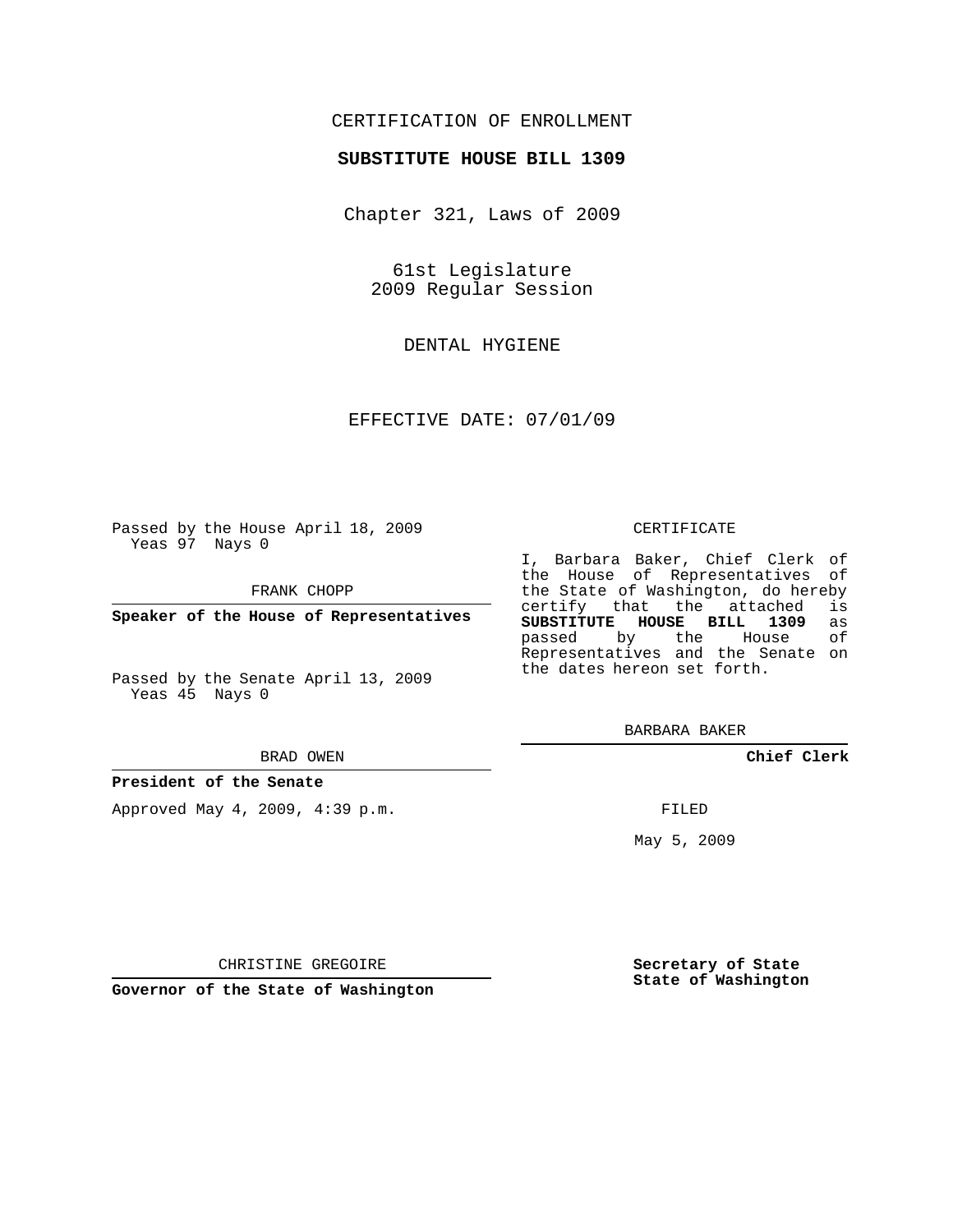# **SUBSTITUTE HOUSE BILL 1309** \_\_\_\_\_\_\_\_\_\_\_\_\_\_\_\_\_\_\_\_\_\_\_\_\_\_\_\_\_\_\_\_\_\_\_\_\_\_\_\_\_\_\_\_\_

\_\_\_\_\_\_\_\_\_\_\_\_\_\_\_\_\_\_\_\_\_\_\_\_\_\_\_\_\_\_\_\_\_\_\_\_\_\_\_\_\_\_\_\_\_

### AS AMENDED BY THE SENATE

Passed Legislature - 2009 Regular Session

## **State of Washington 61st Legislature 2009 Regular Session**

**By** House Health Care & Wellness (originally sponsored by Representatives Green, Ericksen, Appleton, Hinkle, Morrell, Rolfes, Cody, Moeller, Chase, Conway, Kenney, Goodman, Nelson, and Roberts)

READ FIRST TIME 02/17/09.

 1 AN ACT Relating to dental hygiene; amending RCW 18.29.056 and 2 18.29.220; creating a new section; providing an effective date; and 3 declaring an emergency.

4 BE IT ENACTED BY THE LEGISLATURE OF THE STATE OF WASHINGTON:

 5 **Sec. 1.** RCW 18.29.056 and 2007 c 270 s 1 are each amended to read 6 as follows:

7 (1)(a) Subject to RCW 18.29.230 and  $((+e))$  (e) of this subsection, 8 dental hygienists licensed under this chapter with two years' practical 9 clinical experience with a licensed dentist within the preceding five 10 years may be employed  $((e^*)$ , retained, or contracted by health care 11 facilities and senior centers to perform authorized dental hygiene 12 operations and services without dental supervision( $(\tau)$ ).

 (b) Subject to RCW 18.29.230 and (e) of this subsection, dental 14 hygienists licensed under this chapter with two years' practical clinical experience with a licensed dentist within the preceding five 16 years may perform authorized dental hygiene operations and services without dental supervision under a lease agreement with a health care facility or senior center.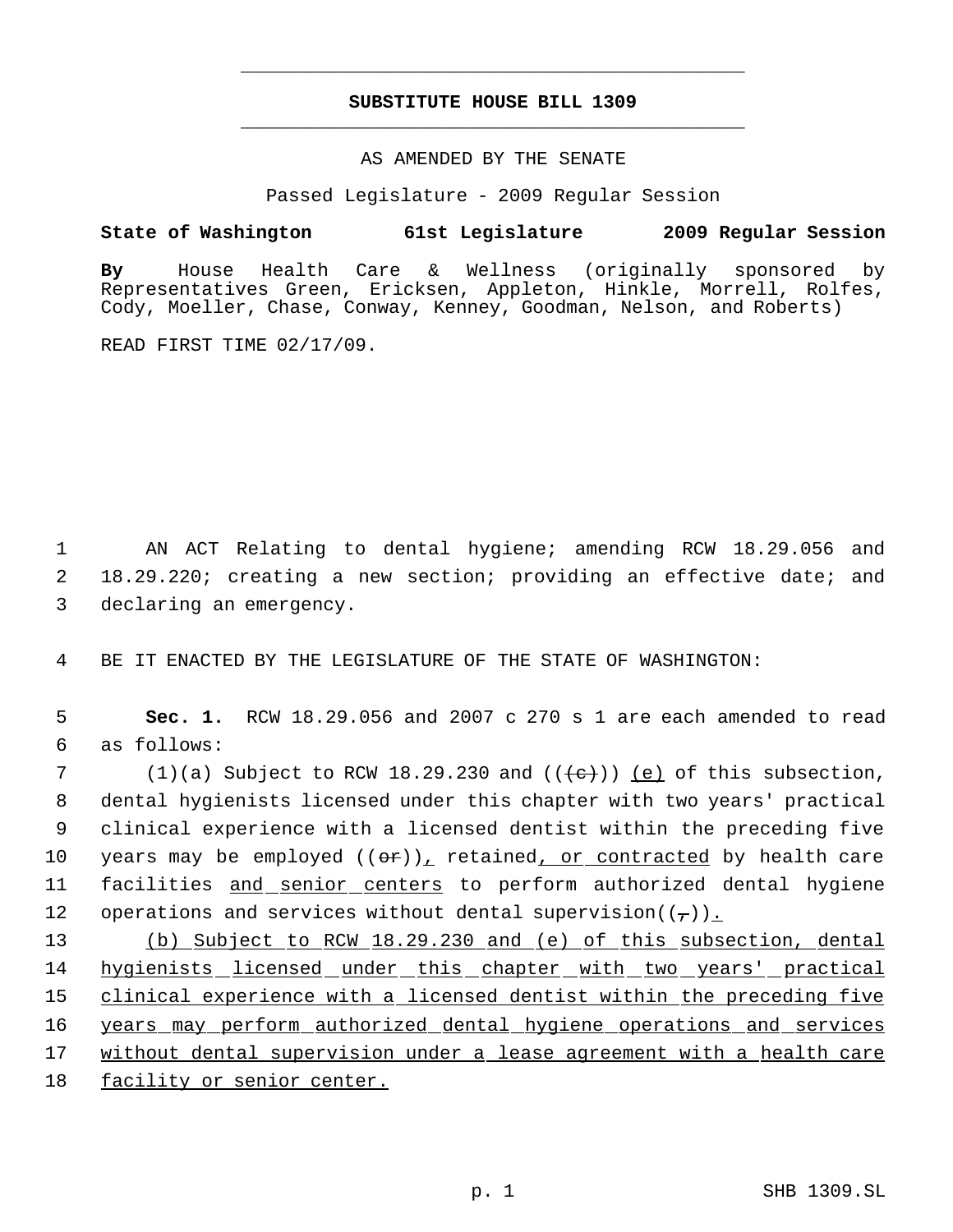(c) Dental hygienists performing operations and services under (a) 2 or (b) of this subsection are limited to removal of deposits and stains from the surfaces of the teeth, application of topical preventive or prophylactic agents, polishing and smoothing restorations, and performance of root planing and soft-tissue curettage, but shall not perform injections of anesthetic agents, administration of nitrous oxide, or diagnosis for dental treatment.

8  $((+b))$   $(d)$  The performance of dental hygiene operations and services in health care facilities shall be limited to patients, students, and residents of the facilities.

11  $((\{e\})$  (e) A dental hygienist employed  $((\theta f))^r$  retained, or 12 contracted to perform services under this section or otherwise 13 performing services under a lease agreement under this section in a senior center must, before providing services:

 (i) Enter into a written practice arrangement plan, approved by the department, with a dentist licensed in this state, under which the dentist will provide off-site supervision of the dental services provided. This agreement does not create an obligation for the dentist to accept referrals of patients receiving services under the program;

 (ii) Collect data on the patients treated by dental hygienists under the program, including age, treatments rendered, insurance coverage, if any, and patient referral to dentists. This data must be submitted to the department of health at the end of each annual 24 quarter, ((commencing)) during the period of time between October 1, 25 2007, and October 1, 2013; and

 (iii) Obtain information from the patient's primary health care provider about any health conditions of the patient that would be relevant to the provision of preventive dental care. The information may be obtained by the dental hygienist's direct contact with the provider or through a written document from the provider that the patient presents to the dental hygienist.

 (( $\left(\frac{d}{d}\right)$ ) (f) For dental planning and dental treatment, dental hygienists shall refer patients to licensed dentists.

(2) For the purposes of this section:

 (a) "Health care facilities" are limited to hospitals; nursing homes; home health agencies; group homes serving the elderly, individuals with disabilities, and juveniles; state-operated institutions under the jurisdiction of the department of social and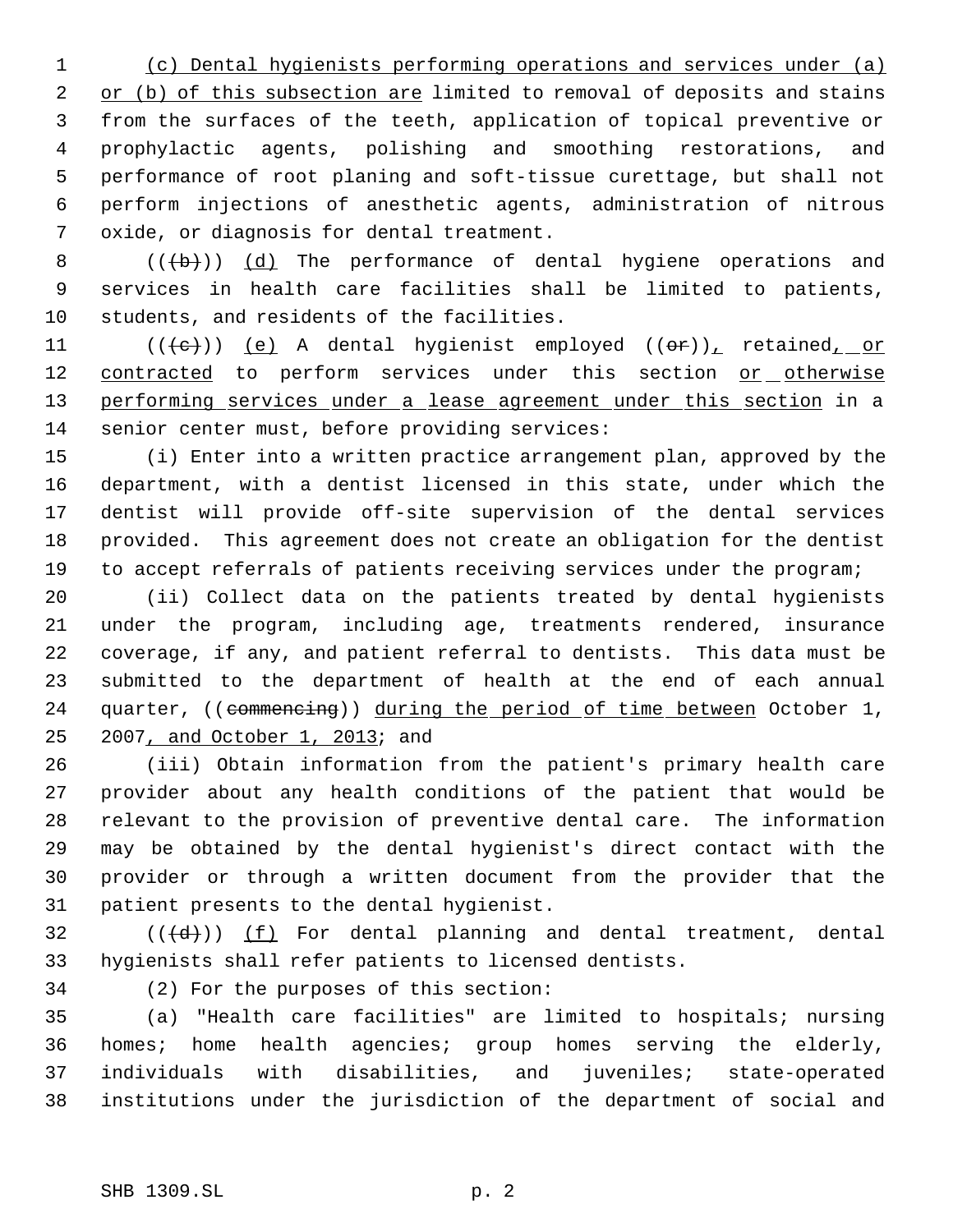health services or the department of corrections; and federal, state, and local public health facilities, state or federally funded community 3 and migrant health centers, and tribal clinics. ((Until July 1, 2009, "health care facilities" also include senior centers.))

 (b) "Senior center" means a multipurpose community facility operated and maintained by a nonprofit organization or local government 7 for the organization and provision of a ((broad spectrum - of)) 8 combination of some of the following: Health, social, nutritional, 9 (( $and$ )) educational services<sub>1</sub> and recreational activities for persons sixty years of age or older.

 **Sec. 2.** RCW 18.29.220 and 2007 c 270 s 2 are each amended to read as follows:

 For low-income, rural, and other at-risk populations and in coordination with local public health jurisdictions and local oral health coalitions, a dental hygienist licensed in this state may assess for and apply sealants and apply fluoride varnishes, and may remove 17 deposits and stains from the surfaces of teeth ((until July 1, 2009,)) in community-based sealant programs carried out in schools:

 (1) Without attending the department's school sealant endorsement program if the dental hygienist was licensed as of April 19, 2001; or

 (2) If the dental hygienist is school sealant endorsed under RCW 43.70.650.

 A hygienist providing services under this section must collect data on patients treated, including age, treatment rendered, methods of reimbursement for treatment, evidence of coordination with local public health jurisdictions and local oral health coalitions, and patient 27 referrals to dentists. ((These [This])) This data must be submitted to the department of health at the end of each annual quarter, 29 ((commencing)) during the period of time between October 1, 2007, and October 1, 2013.

 NEW SECTION. **Sec. 3.** The secretary of health, in consultation with representatives of dental hygienists and dentists, shall provide a report to the appropriate committees of the legislature by December 1, 2013, that provides a summary of the information about patients receiving dental hygiene services in senior centers that is collected